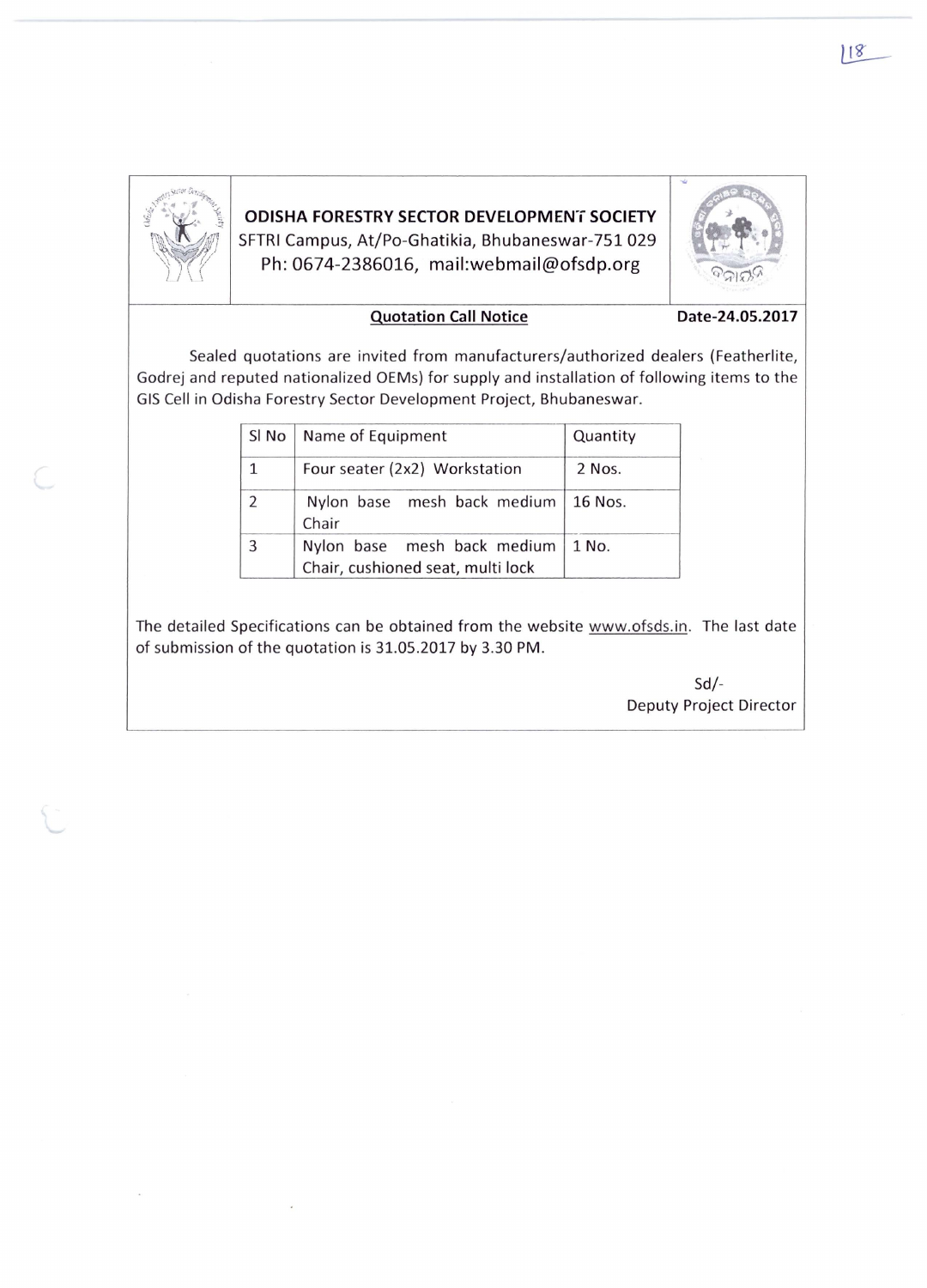

Letter No.: 469 / OFSDP-65/2017

Date: 23.05.2017

## Quotation Call Notice for Supply and Installation of linear Shape Workstations & Chairs

Sealed quotations are invited from manufacturers/authorized dealers for supply and installation of Linear Shape Workstations and Chairs to the Odisha Forestry Sector Development Project, Bhubaneswar as per the specifications given below:

## 51. No 1 2 Item Particulars Supply and installation: Product: LINEAR SHAPE Workstation System: Neo50 + 33mm Slide Based System. TABLE TOP -: 1l00W to 1200W X 750 D X 75CHT Main Partition: 50mm thick X 1200HT X 1200 W Partition finished with Fabric Magnetic & Glass Marker above & Laminates below table top. Linear Shape | Return Partition: 33mm thick X 1200HT X 600 W Workstations Partition finished with Fabric above & Laminates below table top. Top: 25mm thick pre laminated board finished with PVC edge lipping. Wire Management - Bi-Level raceways one at below table top and one at skirting level with Power and data cable management on main spine. Medium Back Chair, Mesh Back, Cushioned Seat, Synchro Mechanism, Two Way Adjustable Arms, Mesh Back | Nylon Base. Chair (Medium) Other Specifications: Weight 18 to 20 kg, Seat Depth: 45 to 50 cm, Seat Width: 45 to 50 cm, Width (Arm to Arm): 46 to 55 cm, Arm Rest Height: 60 to 70 cm. Quantity | Amount 8 16

## SPECIFICATIONS